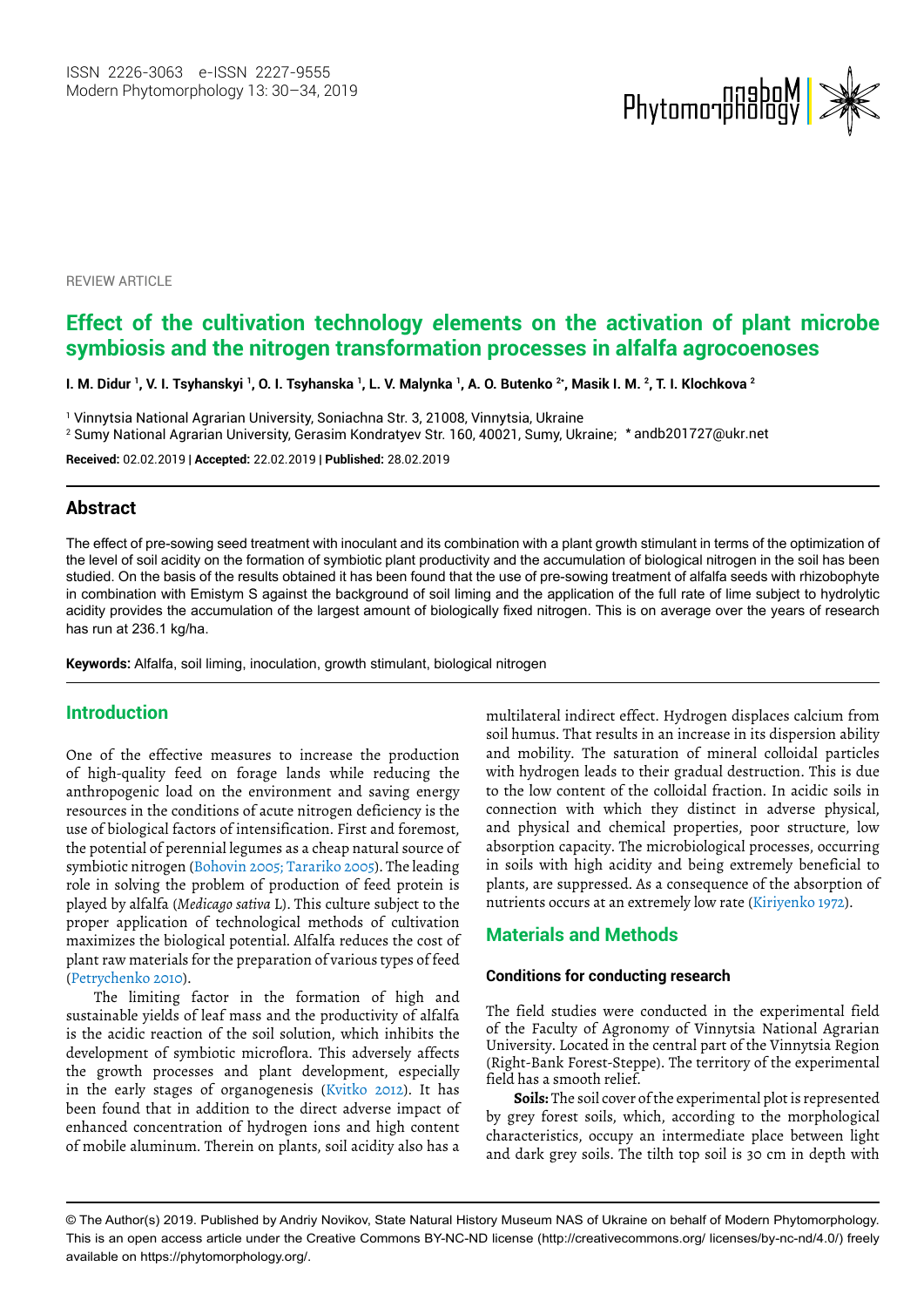the medium-loamy granulometric composition and crumby structure. Its density is in the range of 1.32-1.4 g/cm<sup>3</sup>. According to the agrochemical survey, the tilth top soil has the following physical and chemical indicators: the content of humus (by Tiurin) is 2.06%, alkaline hydrolyzed nitrogen (by Cornfield) is equal to mg/kg, mobile phosphorus and exchangeable potassium (by Chyrykov) are 149 and 80 mg per 1 kg of soil, respectively, and pH of salt extract amounts to 5.9. Hydrolytic acidity is equal to 1.14 mg-eq per 100 g of soil.

**Weather conditions:** The assessment of weather conditions during the years of research was carried out on the basis of the meteorological data. Obtained from the Vinnytsia Regional Hydrometeorological Center.

In 2011, the weather conditions were different from the multi-year indicators. But favorable enough for the formation of agrophytocenosis of alfalfa. During the growing season, the precipitation was 70 mm less than the rated value. While there was an increase in the average daily air temperature by 1.5°C in relation to the average multiyear indicators.

In terms of the weather conditions, the year 2012 was characterized by a high temperature. With the average daily temperature, which was +1.3°C higher than the multi-year value. And the insufficient amount of precipitation that was 14.2% less than the rated value.

The weather conditions of 2013 were quite different from the average multi-year data. But rather favorable for the formation of agrofitocenosis of alfalfa. As well as for the growth and development of alfalfa plants that turned out to be satisfactory.

**Scheme of experiment:** The placement of variants is systematic in one layer. The crop acreage of the experimental plot was 50 m<sup>2</sup>, the registration plot amounted to 25 m<sup>2</sup>. The variety of alfalfa (*Medicago sativa* L.) with the seed application rate of 8 million viable seeds/ha was used in the experiment. The treatment of soil was common to the Forest-Steppe Zone. The stubble cultivation with a disk harrow. Plowing to a depth of 25-27 cm was conducted in the autumn. Mineral fertilizers were applied in stock at the rate of  $N_{20}P_{90}K_{90}$ . In the spring, when the natural soil tilth was achieved, the fast-acting limestone fertilizer (at the rate of 0.5 and 1.0 under hydrolytic acidity) (Tab. 1) was applied with the subsequent cultivation.

**Research methodology:** The plant growth regulator Emistym S (TU U 88.264.021-95) at the rate of 15 ml per 1 ton of alfalfa seeds, and the liquid inoculant rhizobophyte (*Sinorhizobium meliloti*, 425a strain) were used in the experiment. The growing method we used is open with the application of the herbicide Picador (imazethapyr 100 g/l) at the rate of 1 l/ha. The common methods, namely "Methods of Field Experience" of B.A. Dospekhov (Dospekhov 1985), "Methods of Conducting Experiments on Feed Production" of the Institute of Feeds and Agriculture of Podillia of NAAS (Babych 1998) have also been used other official methodological publications (Yeshchenko 2005), were applied when conducting the research.

**Table 1.** Field trial design.

| <b>Factor A-soil liming</b>            | <b>Factor B-pre-sowing seed treatment</b> |  |  |  |  |  |
|----------------------------------------|-------------------------------------------|--|--|--|--|--|
| Without liming (control);              | Without treatment (control);              |  |  |  |  |  |
| Liming $(0.5 \text{ rate for } h.a.);$ | Rhizobophyte;                             |  |  |  |  |  |
| Liming $(1.0$ rate for h.a.)           | Rhizobophyte+Emistym S                    |  |  |  |  |  |

The calculation of the number and mass (total and active) of nodules during the plant growing were carried out according to the methodological guidelines of H. S. Posypanov. Also made a determination of the total and active symbiotic potential and the amount of biologically fixed nitrogen (Posypanov 1991).

## **Results and Discussion**

#### **Conditions and dynamics of formation of biological nitrogen**

According to the results of the conducted researches, a positive effect of the optimization of soil acidity level. Pre-sowing seed treatment with the biological preparation rhizobophyte and its combination with the plant growth regulator of natural origin Emistym S had the maximum dynamics on the formation of the number of nodule bacteria and their mass during the growing season of alfalfa was revealed (Tab. 2).

It should be noted that the formation of agrophytocenosis occurs during the sowing year. Due to the slow growth and development of plants, the number of nodules on the roots and their mass is significantly lower compared to the second and third growing years.

It was found that in the first growing year during the first hay mowing the largest number of nodules amounting to 46.9 pcs/plant, 35.3 pcs/plant of which being active with the mass of 101.1 and 73.4 mg/plant, respectively, were formed on the variants under the liming of soil with a full rate of lime and the seed treatment with rhizobophyte and Emistym S.

## **Characteristic factors for the development of tuber bacteria**

When carrying out the second mowing of the leaf-stem mass, the tendency towards the formation of nodules on the alfalfa roots remained. Under such growing conditions the total number of nodules on the alfalfa roots was 54.9 pcs/plant. Of which were active 41.3 with a mass of 120.9-92.7 mg/plant, respectively (Tab. 3).

In the second growing year, the largest number of nodules was formed during the first and second mowing of grass stand. As a result, further decline followed by a decrease in the intensity of their formation in the second half of the summer period. The greatest number of total and active nodules and their mass was received on the variants with a full rate of lime. As a result of the combined pre-sowing seed treatment with rhizobophyte and Emistym S.

During the first mowing, the total number of nodules on these variants was, respectively, 104.9 pcs/plant with a mass of 235.6 mg. Active nodules were equal to 83.5 pcs/plant with a mass of 189.2 mg. However, their number was decreasing from mowing to mowing. During the fourth mowing it amounted to, respectively 63.4 and 46.5 pcs/plant. Their mass was 142.4 and 105.9 mg.

The inoculation of seeds before sowing has contributed to the growth of the total number of nodules by 6.1-13.8. Active nodules- by 4.7-13.5 pcs/plant during the first mowing, but its effectiveness decreased up to 1.1-5.9 and 1.7-5.4 pcs/plant during the fourth mowing. The combined treatment with rhizobophyte and Emistym S increased the total number of nodules by 8.2-15.7 pcs/plant during the first mowing and by 2.4-8.8 pcs/plant during the fourth mowing. The number of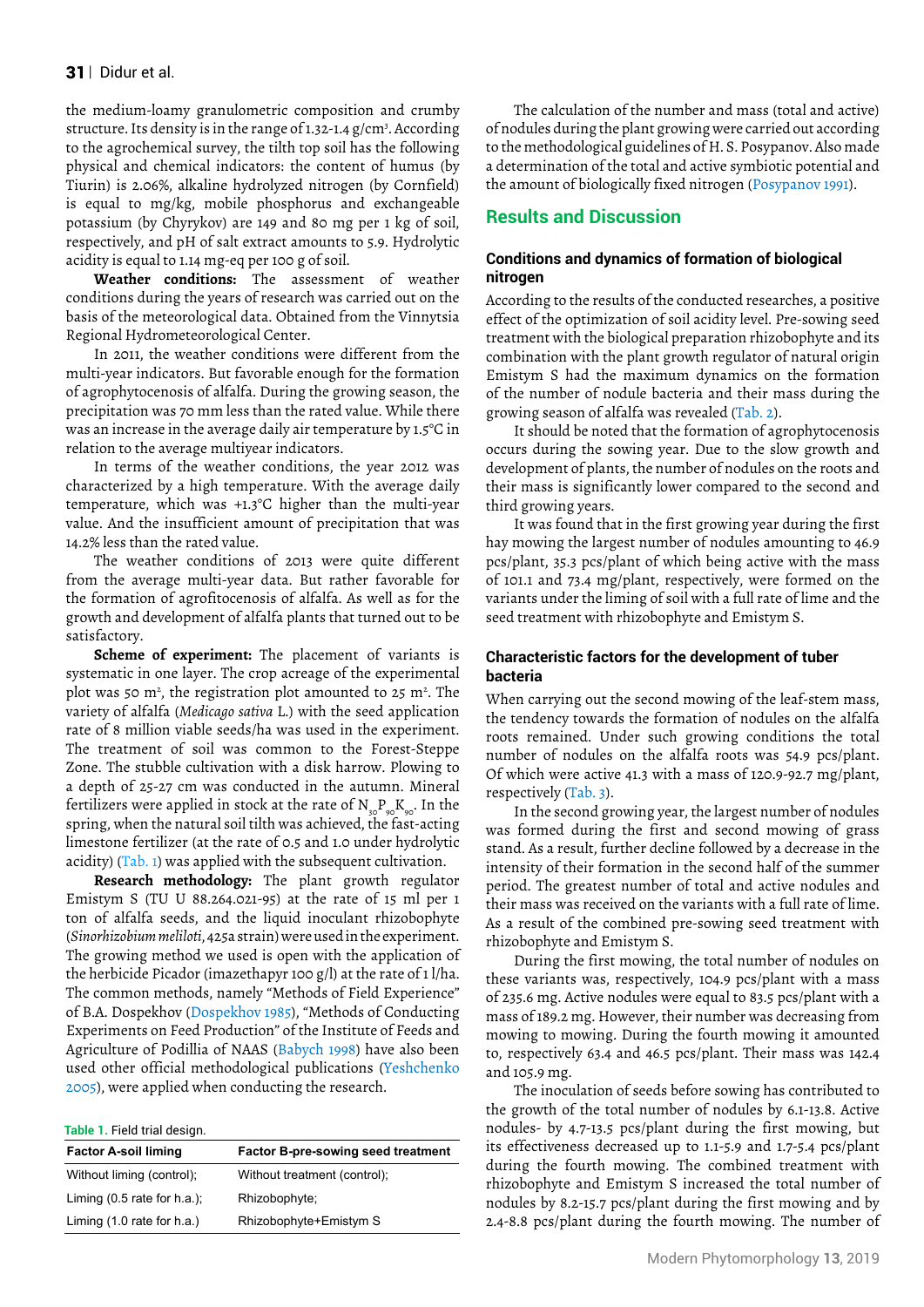|                                         | treatment*<br>Seed | 1 <sup>st</sup> growing year |                 |                 | 2 <sup>nd</sup> growing year |                 |                 | 3rd growing year |                 |                 |                 |
|-----------------------------------------|--------------------|------------------------------|-----------------|-----------------|------------------------------|-----------------|-----------------|------------------|-----------------|-----------------|-----------------|
| <b>Soil liming</b>                      |                    |                              |                 |                 |                              | hay mowing      |                 |                  |                 |                 |                 |
|                                         |                    | 1 <sup>st</sup>              | 2 <sub>nd</sub> | 1 <sup>st</sup> | 2 <sub>nd</sub>              | 3 <sup>rd</sup> | 4 <sup>th</sup> | 1 <sup>st</sup>  | 2 <sub>nd</sub> | 3 <sup>rd</sup> | 4 <sup>th</sup> |
|                                         | 1                  | 21.4                         | 26.2            | 63.2            | 55.1                         | 41.8            | 33.7            | 69.2             | 61.3            | 51.6            | 38.1            |
| Without liming                          |                    | 14.3                         | 17.8            | 42.7            | 39.6                         | 29.3            | 21.1            | 47.1             | 43.5            | 34.9            | 24.8            |
|                                         |                    | 27.8                         | 31.8            | 69.3            | 57.2                         | 43.7            | 34.8            | 73.8             | 63.6            | 53.5            | 39.6            |
|                                         | $\overline{2}$     | 18.9                         | 21.7            | 47.4            | 42.3                         | 30.8            | 22.8            | 51               | 45.7            | 36.4            | 26.3            |
|                                         | 3                  | 31.6                         | 35.4            | 71.4            | 60.3                         | 42.6            | 36.1            | 76.6             | 64.9            | 53.9            | 40.1            |
|                                         |                    | 22                           | 24.3            | 50.2            | 45.8                         | 32.1            | 23.6            | 54               | 49.8            | 39.3            | 28.3            |
|                                         | 1                  | 28.1                         | 32.9            | 87.4            | 76.4                         | 62.5            | 49.5            | 95.4             | 84              | 76.3            | 64.9            |
| value under h.a.<br>of the rated<br>0.5 |                    | 18.6                         | 23              | 58.9            | 56.1                         | 43.2            | 33.6            | 65.3             | 62.2            | 51.4            | 43.6            |
|                                         | $\overline{2}$     | 37.9                         | 44.6            | 98.5            | 84.6                         | 68.9            | 54.3            | 103.8            | 87.9            | 79.9            | 66.1            |
|                                         |                    | 25.4                         | 30.2            | 68.6            | 63.4                         | 47.4            | 36.8            | 71.6             | 68.1            | 53.6            | 44.4            |
|                                         | 3                  | 41.2                         | 46.4            | 98.7            | 84.1                         | 70.4            | 56.2            | 108.5            | 93              | 84.2            | 69.9            |
|                                         |                    | 28.6                         | 32.5            | 71.8            | 65.7                         | 50.5            | 39.4            | 77.2             | 71.8            | 59.1            | 48.6            |
| value under h.a<br>rated<br>1.0 of the  | 1                  | 30.5                         | 36.3            | 89.2            | 80.8                         | 68.8            | 54.6            | 99.7             | 91.7            | 84.3            | 70.5            |
|                                         |                    | 21.2                         | 25.4            | 65.7            | 59.8                         | 48.3            | 37              | 72.9             | 69.3            | 57.9            | 51.1            |
|                                         |                    | 41.6                         | 48.5            | 103             | 91.2                         | 77.3            | 60.5            | 109.4            | 96              | 88.5            | 72.4            |
|                                         | 2                  | 29.9                         | 35.2            | 79.2            | 68.9                         | 55.6            | 42.4            | 81.7             | 76.5            | 62.4            | 53.2            |
|                                         |                    | 46.9                         | 54.9            | 104.9           | 92.3                         | 81.5            | 63.4            | 113.6            | 101.5           | 93.8            | 78.4            |
|                                         | 3                  | 35.3                         | 41.3            | 83.5            | 74.5                         | 59.4            | 46.5            | 88.6             | 80.9            | 68.4            | 60.9            |

**Table 2.** Dynamics of the number of nodules on the roots of alfalfa plants depending on pre-sowing seed treatment and soil liming, pcs/plant (2011- 2013).

Note: \*1. Without treatment; 2. Rhizobophyte; 3. Rhizobophyte+Emistym S. Seed treatment in the numerator there is the total number of nodules, pcs/plant in the denominator there is the number of active nodules, pcs/plant

**Table 3.** Dynamics of the mass of nodules on the roots of alfalfa plants depending on pre-sowing seed treatment and soil liming, mg/plant (2011- 2013).

| Soil liming                                                                                                                                                     | Seed treatment* | 1 <sup>st</sup> growing year |                 |                 |                 | 2 <sup>nd</sup> growing year |                 |                 |                 | 3 <sup>rd</sup> growing year |                 |  |  |
|-----------------------------------------------------------------------------------------------------------------------------------------------------------------|-----------------|------------------------------|-----------------|-----------------|-----------------|------------------------------|-----------------|-----------------|-----------------|------------------------------|-----------------|--|--|
|                                                                                                                                                                 |                 |                              | hay mowing      |                 |                 |                              |                 |                 |                 |                              |                 |  |  |
|                                                                                                                                                                 |                 | 1 <sup>st</sup>              | 2 <sub>nd</sub> | 1 <sup>st</sup> | 2 <sub>nd</sub> | 3 <sup>rd</sup>              | 4 <sup>th</sup> | 1 <sup>st</sup> | 2 <sub>nd</sub> | 3 <sup>rd</sup>              | 4 <sup>th</sup> |  |  |
|                                                                                                                                                                 | $\mathbf{1}$    | 43.8                         | 49.5            | 122.5           | 109.4           | 80.3                         | 65.3            | 141.7           | 122.9           | 102.4                        | 75.3            |  |  |
| Without liming                                                                                                                                                  |                 | 31.4                         | 35.8            | 87.1            | 80.7            | 58.7                         | 42.4            | 96.7            | 88.5            | 71.7                         | 50.9            |  |  |
|                                                                                                                                                                 | $\overline{2}$  | 55.6                         | 61.2            | 130             | 114.6           | 83.2                         | 65.3            | 147.6           | 128.3           | 106.3                        | 78.3            |  |  |
|                                                                                                                                                                 |                 | 39.8                         | 43.8            | 93.3            | 86.8            | 61.3                         | 45.7            | 101.1           | 91.4            | 73.4                         | 51.9            |  |  |
|                                                                                                                                                                 | 3               | 64.2                         | 69.2            | 141.3           | 122             | 83.5                         | 71.4            | 155.7           | 132.4           | 106                          | 78.4            |  |  |
|                                                                                                                                                                 |                 | 47.3                         | 49.6            | 103.8           | 94.7            | 65.4                         | 48.2            | 108.9           | 100.8           | 78.3                         | 55.4            |  |  |
| 0.5 of the rated value<br>under h.a                                                                                                                             | 1               | 58.1                         | 66.7            | 180.5           | 160.6           | 121.9                        | 102.2           | 197.4           | 177.8           | 167.1                        | 141.6           |  |  |
|                                                                                                                                                                 |                 | 41.2                         | 47.7            | 123.7           | 121             | 85.3                         | 70.9            | 137.2           | 130.9           | 110.6                        | 95.2            |  |  |
|                                                                                                                                                                 | $\overline{2}$  | 78.6                         | 95.1            | 202.3           | 180.9           | 141.5                        | 111.5           | 215.3           | 193.4           | 173.4                        | 143.2           |  |  |
|                                                                                                                                                                 |                 | 55                           | 67.5            | 143.4           | 138.7           | 98.3                         | 77.1            | 149.6           | 145             | 114.5                        | 96.1            |  |  |
|                                                                                                                                                                 | 3               | 86.2                         | 99.1            | 212.7           | 188.6           | 151.7                        | 121.1           | 226.9           | 204.6           | 189.4                        | 156.7           |  |  |
|                                                                                                                                                                 |                 | 62.1                         | 72.5            | 157             | 150.4           | 109.8                        | 86.4            | 162.5           | 157.2           | 131                          | 108.9           |  |  |
| 1.0 of the rated value<br>under h.a                                                                                                                             | 1               | 63.1                         | 76.1            | 187.3           | 175.1           | 134.5                        | 114.6           | 206.4           | 199.8           | 171.2                        | 142.7           |  |  |
|                                                                                                                                                                 |                 | 45.8                         | 56.4            | 140             | 132.7           | 95.4                         | 79.2            | 153             | 150.3           | 118.5                        | 103.5           |  |  |
|                                                                                                                                                                 | $\overline{2}$  | 86.4                         | 108             | 217.7           | 197.3           | 155.9                        | 127.9           | 227.2           | 218.7           | 176.3                        | 143.8           |  |  |
|                                                                                                                                                                 |                 | 64.1                         | 78.7            | 169.4           | 152.2           | 113.1                        | 91.1            | 170.8           | 165.6           | 123.2                        | 105.7           |  |  |
|                                                                                                                                                                 | 3               | 101.1                        | 121             | 235.6           | 206.9           | 172.4                        | 142.4           | 244.9           | 229             | 184.9                        | 154.1           |  |  |
|                                                                                                                                                                 |                 | 73.4                         | 92.7            | 189.2           | 170.1           | 126.7                        | 105.9           | 192.1           | 181.7           | 135.7                        | 119.6           |  |  |
| Note: *1. Without treatment; 2. Rhizobophyte; 3. Rhizobophyte+Emistym S. Seed treatment in the numerator there is the total number of nodules, pcs/plant in the |                 |                              |                 |                 |                 |                              |                 |                 |                 |                              |                 |  |  |

denominator there is the number of active nodules, pcs/plant.

active nodules, respectively, by 7.5-17.8 and 1.7-9.5 pcs/plant.

We have been installed that the treatment of seeds with the plant growth regulator Emistym S and rhizobophyte not only increases the number of nodules compared to the control but also significantly increases their mass due to the formation of largely sized nodules. The nature of the effect of the methods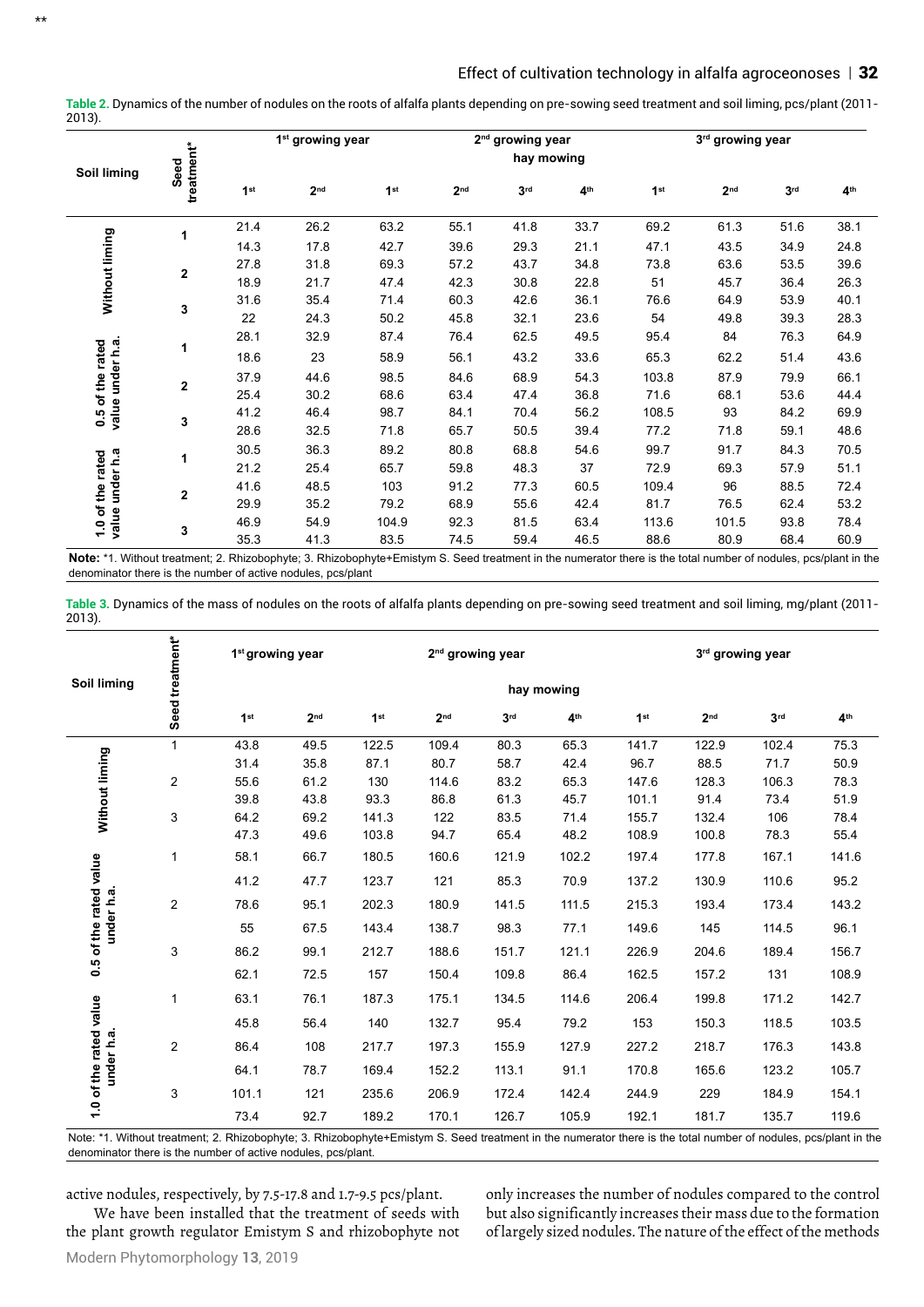#### $33$  | Didur et al.

**Table 4.** The value of biological nitrogen accumulation by alfalfa sowing depending on pre-sowing seed treatment and soil liming, kg/ha (2011- 2013).

|                                           | Seed treatment*                 | <b>Growing years</b> |                 |                 |         |  |  |  |
|-------------------------------------------|---------------------------------|----------------------|-----------------|-----------------|---------|--|--|--|
| Soil liming                               |                                 | 1 <sup>st</sup>      | 2 <sub>nd</sub> | 3 <sup>rd</sup> | Average |  |  |  |
| Without liming                            | without treatment               | 42.8                 | 138.5           | 142.1           | 107.8   |  |  |  |
|                                           | with rhizobophyte               | 53.3                 | 148             | 146.4           | 115.9   |  |  |  |
|                                           | with rhizobophyte+<br>Emistym S | 61.7                 | 160.7           | 157.8           | 126.7   |  |  |  |
| $0.5$ of the<br>rated value<br>under h.a. | without treatment               | 56.7                 | 208.1           | 223.6           | 162.8   |  |  |  |
|                                           | with rhizobophyte               | 78.2                 | 236.7           | 236.6           | 183.8   |  |  |  |
|                                           | with rhizobophyte+<br>Emistym S | 85.8                 | 260.8           | 263             | 203.2   |  |  |  |
|                                           | without treatment               | 652                  | 232.4           | 246.9           | 181.5   |  |  |  |
| $1.0$ of the<br>rated value               | with rhizobophyte               | 91.1                 | 272.7           | 263.6           | 209.1   |  |  |  |
| under h.a.                                | with rhizobophyte+<br>Emistym S | 106.6                | 3078            | 293.9           | 236.1   |  |  |  |

of pre-sowing seed treatment and soil liming on the formation of the total mass and the mass of active nodules is similar to the formation of their number.

In the third year of the alfalfa growing, the smallest number of nodules on the plant roots was observed on the experiment variants without soil liming. Thus, in case of the open growing, their number amounted to 69.2-47.1 pcs/plant and 38.1-24.8 pcs/plant during the first and fourth mowing. The liming with the full rate of lime under h.a. and the composition of rhizobophyte and Emistym S have increased the number of nodules, respectively, up to 113.6-88.6 and 78.4-60.9 pcs/plant.

#### **Conditions of accumulation of biological nitrogen**

It was found that in case of the open growing, in the first year of alfalfa life, the amount of biologically fixed nitrogen ranged from 42.8 to 106.6 kg/ha, in the second year from 138.5 to 307.8 kg/ha, and in the third year-from 142.1 to 293.9 kg/ha (Tab. 4).

The soil liming with the full rate of lime and combined seed treatment before sowing with rhizobophyte and Emistym S under the open growing with the application of herbicide on average during the years of research have provided the maximum amount of biologically fixed nitrogen equal to 236.1 kg/ha. It's on 54.6 kg/ha, or 30.1% more than on the variants without seed treatment and 128.3 kg/ha more in relation to the control without liming and seed treatment.

## **Discussion**

In order to improve soil fertility, increase the productivity of agricultural crops, including alfalfa, and to make the best use of mineral fertilizers it is expedient to carry out liming in the range of 1.0-1.5 under hydrolytic acidity. It provides an increase in the amount of 1.2-1.8 tons of feed units per hectare of rotation area (Yatsentiuk 2010). The mobility of toxic elements of aluminum and manganese decreases in the limed soil. These processes contribute to nodule formation and an increase in the nitrogen fixation of alfalfa (Brauer 2002).

Recently, the problem of increasing plant productivity has been solved not only by applying the selection and genetic methods, fertilizers, pesticides, but also by using biological preparations and plant growth regulators (Yavorska 2004).

The intensified activity of nitrogen fixation processes occurring in the root zone of plants can be achieved with the use of physiologically active substances characterized by auxin-cytokine activity (Berdnikov 2005). Both associative and symbiotic nitrogen fixation processes are enhanced by virtue of plant growth stimulants. These preparations are the analogs of exogenous phytohormones of cytokine, gibberellin and auxin effect, and unsaturated fatty acids, carbohydrates, amino acids. They are used for pre-sowing seed treatment and top dressing of plants (Makrushyn 2003).

The conceptual direction of the development of biotechnologies and biological nitrogen fixation in agriculture is the development of preparations in order to stimulate growth, increase the production of legumes. Creation is important the original complex compositions of multifactorial action, which combine the properties of plant growth regulators, fertilizer elements, means of plant resistance to stress and diseases (Provorov 2013; Kots 2011). In light of this, the study of agrobiological methods of growing forage crops. Including alfalfa, with the use of plant growth regulators, as well as their combination with biological preparations based on active strains of nodule bacteria. It aims to improve the nitrogen nutrition of plants in the monoculture. Important is also a significant increase in the level of the biological conversion of atmospheric nitrogen into organic nitrogencontaining compounds. Is particularly relevant for the creation of sustainable production of feed raw materials and maximization of the biological potential of plants under the unstable soil and climatic conditions.

When growing agricultural crops, biologically fixed nitrogen is extremely important for legumes since this reduces the use of mineral fertilizers and the cost of production. Perennial legumes, in particular, alfalfa, are not only a source of high-protein feed, but they are the best precursors, especially for grains, cereals, and industrial crops. They not only increase their yields but also improve the soil structure and fertility (Bohovin, 2005).

#### **Conclusion**

According to the results of our research, under the conditions of Right-Bank Forest-Steppe, the best conditions for the symbiotic activity of alfalfa seedlings were created under the conditions: Non-perishable growing method. The introduction of the herbicide in the year of sowing. Conduct calcining the full norm. Use of pre-sowing seed treatment with bacterial preparation risobofit with plant growth regulator Emistim S. Under these conditions, the maximum indicator of biologically fixed nitrogen is formed-236.1 kg/ha.

#### **References**

- **Bohovin A.V., SliusarI T., Tsarenko M.K. 2005.** Herbal biogeocenoses, their improvement and rational use. *Agrarian Science.* 360. https:// scholar.google.com.ua/citations?user=xjSK158AAAAJ&hl
- **Tarariko Yu.O. 2005.** Formation of sustainable agroecosystems: theory and practice. *Agrarian Science.* **205:** 508. https://scholar.google. com.ua/citations?user=zB3lG\_AAAAAJ&hl=uk
- **Petrychenko V.F., Kvitko H.P. 2010.** Lucerne with new qualities for cultural pastures. *Ahrarna nauka, Kyiv.* 96. http://e-catalog.nlb.by/